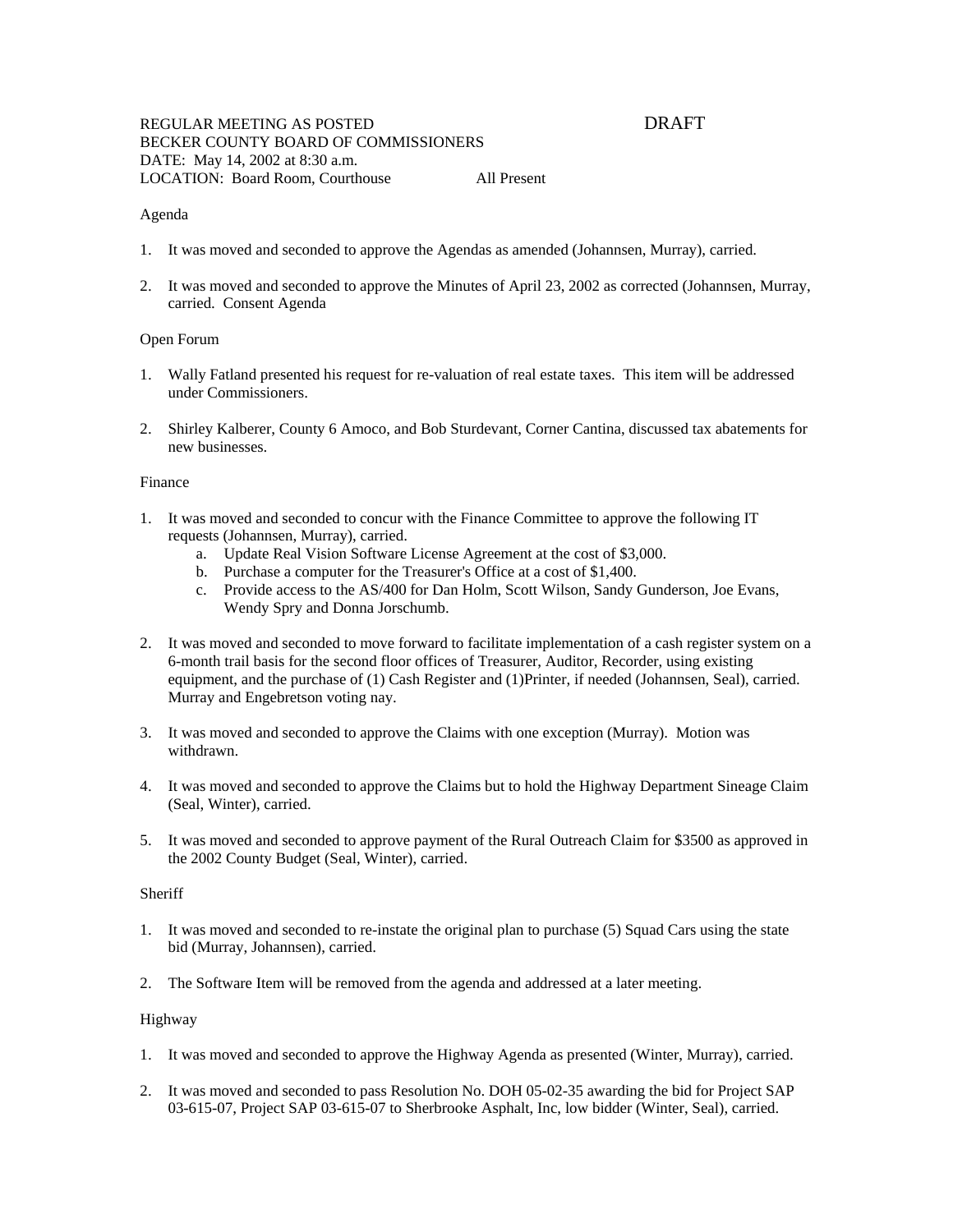3. It was moved and seconded to pass Resolution No. 05-02-1D, announcing a public hearing regarding improvements consisting of bituminous surfacing of Becker County Road 132 to be held May 30, 2002 at 4:00 p.m., Board Room, Courthouse (Winter, Johannsen), carried.

## Auditor

- 1. It was moved and seconded to pass Resolution No. 05-02-1A, resolving that Becker County will participate in the Beaver Damage Control Program and authorizing the matching fund requirement for the State of Minnesota Department of Agriculture (Johannsen, Murray), carried. Consent Agenda
- 2. It was moved and seconded to pass Resolution No. 05-02-1C, Parcel No. R20.0459.000 approving the application for re-purchase of Tax-Forfeited land (Winter, Murray), carried.
- 3. It was moved and seconded to pass Resolution No. 05-02-1B, Parcel No. R36.0356.000 approving the application for re-purchase of Tax-Forfeited land (Murray, Seal), carried.
- 4. The Board Chair opened the Public Hearing for the following: New Off/Sale Intoxicating Liquor Licenses: (1) person spoke for Steven & Tammy Quade, (1) person spoke for Joy McNamara. No one spoke against. All was in order. The Public Hearing was closed.
	- 1) It was moved and seconded to approve the license for Steven & Tammy Quade, dba. Toad Lake Store (Winter, Murray), carried.
	- 2) It was moved and seconded to approve the license for Joy McNamara, County 17 Club (Johannsen, Winter), carried.
- 5. It was moved and seconded to approve the following Gambling Permits (Murray, Johannsen), carried.

Becker County Agricultural Society for Operations at the Becker County Fair Grounds, City of Detroit Lakes; Cormorant Lions Club for Operations at the Cormorant Community Center, Cormorant Twp.

#### Assessor

The following Abatements were approved on the Consent Agenda (Johannsen, Murray), carried.

#### 2002 Tax Payable

| Parcel #    | Twn/City          | Amount     | Reason                       |
|-------------|-------------------|------------|------------------------------|
| 03.0205.000 | <b>Burlington</b> | \$516      | Lmtd. Market Value not Calc. |
| 08.0242.001 | Detroit           | 284        | Homestead                    |
| 08.1060.000 | Detroit           | 224        | Homestead                    |
| 11.0033.001 | Evergreen         | 324        | Remove Commercial Class      |
| 24.0017.002 | Richwood          | 72         | Homestead                    |
| 27.0078.001 | Savannah          | <b>290</b> | Assessed Twice               |
| 28.0192.000 | <b>Shell Lake</b> | 150        | Homestead                    |
| 28.0209.001 | <b>Shell Lake</b> | 114        | Homestead                    |
| 33.0307.000 | Toad Lake         | 410        | Homestead                    |
| 49.0124.647 | Detroit Lakes     | 240        | Homestead                    |
| 49.2171.000 | Detroit Lakes     | 102        | Homestead                    |

#### Taxpayers Association

Les Ristenen, spokesperson for the Association, brought Assessment concerns to the Board. The Board will address this issue by the end of the month.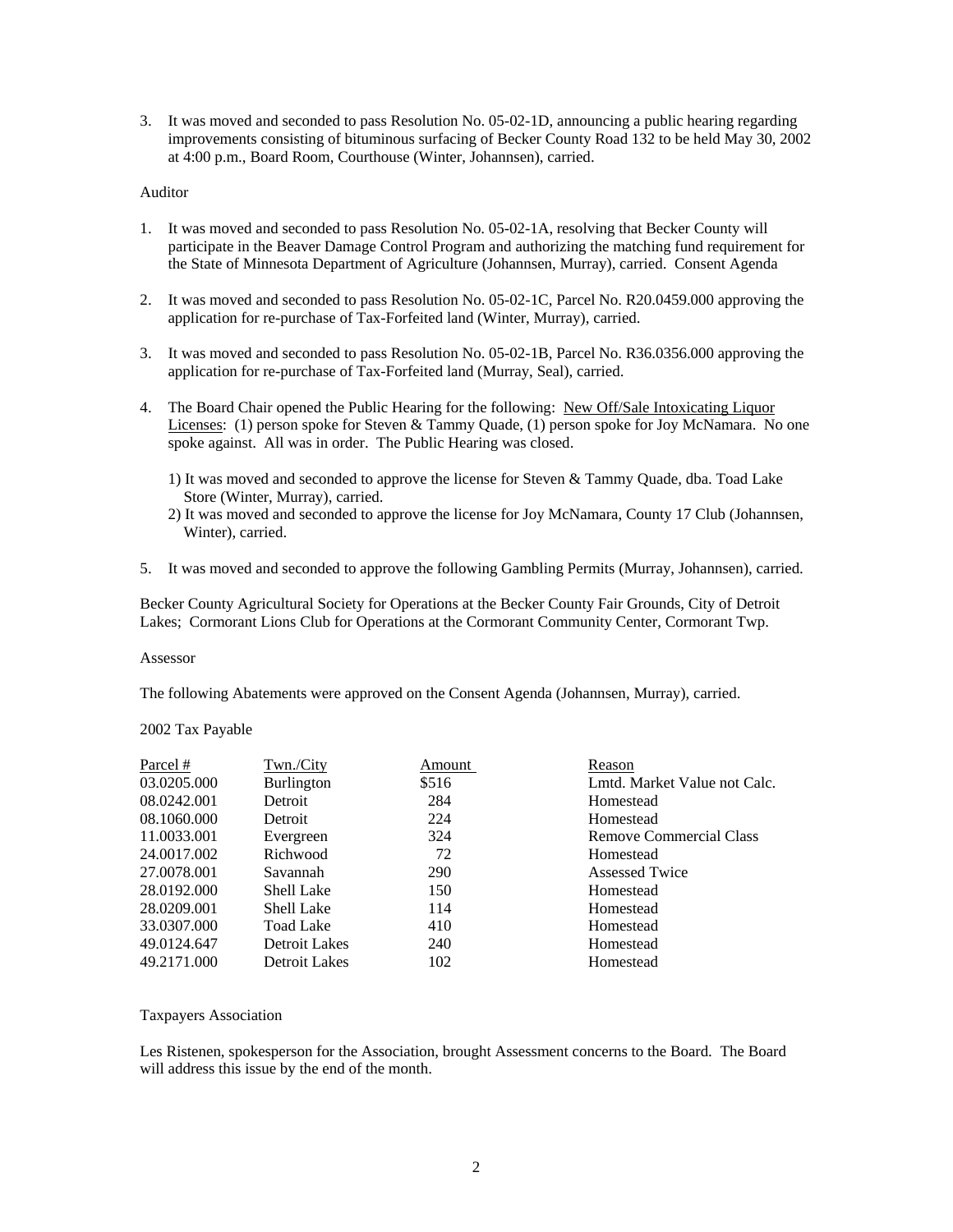# Human Services

- 1. It was moved and seconded to approve the Agenda as presented (Seal, Murray), carried
- 2. The Transit Claims were approved on the Consent Agenda (Johannsen, Murray), carried.
- 3. It was moved and seconded to approve to update our lease with Liberty Business Systems for the copiers in Family Services and Adult Services for 12-months at the rate of 1.84 cents per copy (Johannsen, Murray), carried.
- 4. The Chemical Dependency Admissions Report and the MFIP 60-Month Limits Report were discussed.
- 5. It was moved and seconded to approve the Human Services Claims (Johannsen, Seal), carried.
- 6. It was moved and seconded to accept the Family Services, Adult Services and Probation Placement Reports (Johannsen, Murray), carried.

# **Commissioners**

- 1. The Meeting was Closed at 11:07 a.m. for discussion of Negotiations. The meeting was Opened at 11:50 a.m.
- 2. Reports & Correspondence:
	- a. Park Board Meeting, Dunton Locks, Commissioner Murray
	- b. Tribal Conference, Commissioner Engebretson
- 3. Appointments:
	- a. It was moved and seconded to appoint Janet Ness and Randy Bauer to the Planning & Zoning Special Committee as submitted by Commissioner Seal and Kevin Shipley and Boras Ochry to the Planning & Zoning Special Committee as submitted by Commissioner Murray (Murray, Seal), carried.
	- b. It was moved and seconded to appoint Joel Swanson to the Park & Recreation Committee (Seal, Johannsen), carried.
- 4. It was moved and seconded to recognize people who's term is over on County Committees by giving a plaque or some like recognition as a thank you (Murray, Seal), carried.
- 5. It was moved and seconded to authorize the County Administrator to enter into an agreement with US Commodities Purchasing Alliance (GPA) for increased purchasing power and savings (Murray, Winter), carried.
- 6. It was moved and seconded to contract with Jamie Wothe to work full-time, from now through State Fair time, with the Becker County 4-H Groups (Murray, Seal), carried.
- 7. Al Rasmusson, new County Extension Director for Clearwater, Becker and Mahnomen Counties introduced himself to the Board.
- 8. It was moved and seconded to confirm the Ag Appeals Committee List: Ag Inspector: Orvis H. Olson, Roger Winter, Commissioner, Bradley Lindstrom and Walt Lenius (Murray, Seal), carried.
- 9. It was moved and seconded to have the County Administrator and Assessor write a letter to Wally Fatland stating that the Board, with a unanimous vote, decided to uphold the present County Abatement Policy (Murray, Winter), carried.